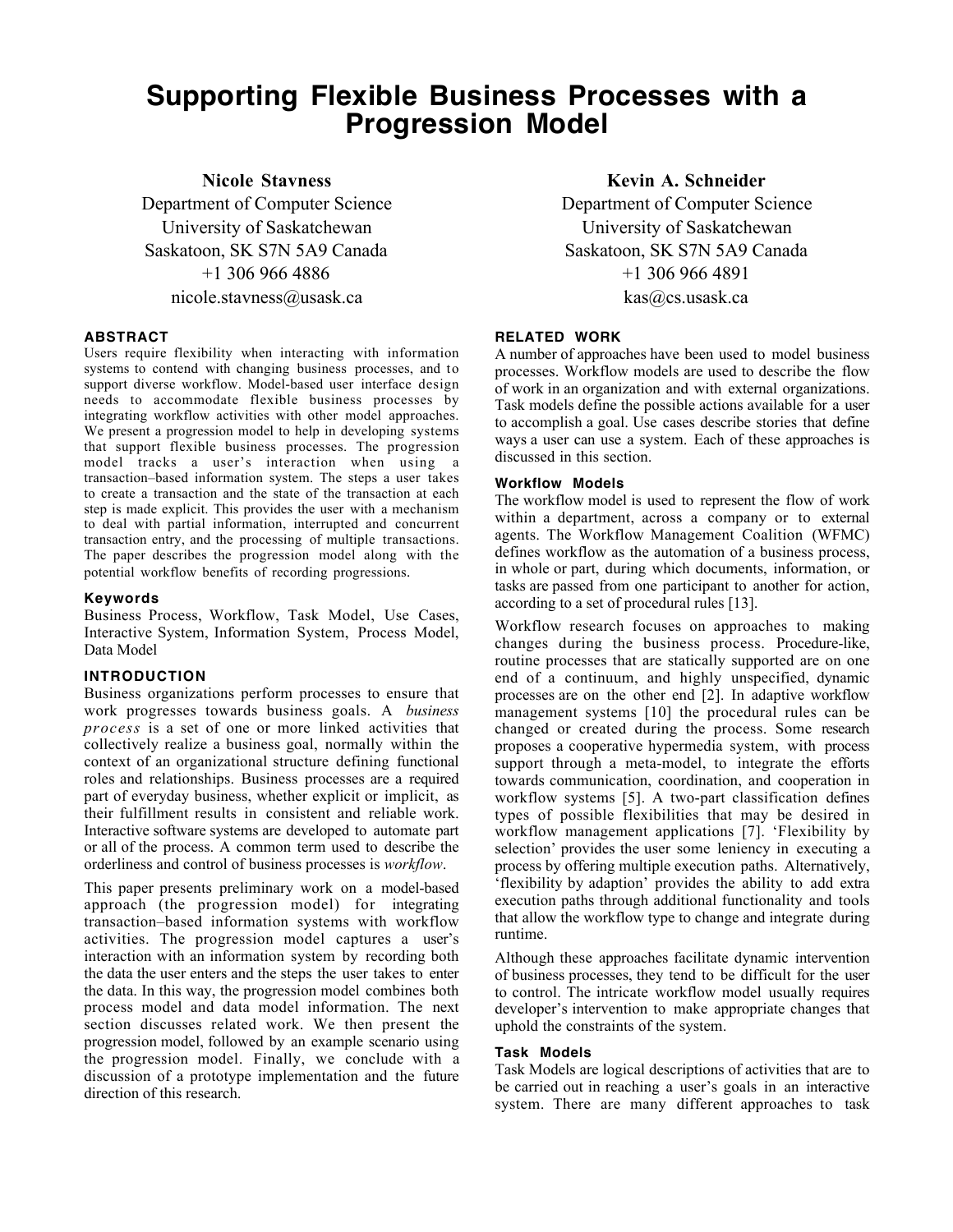modeling such as Hierarchical Task Analysis [1], GOMS [4], UAN [6], and ConcurTaskTrees [11].

Hierarchical Task Analysis (HTA) is based on describing the set of goals, tasks and operations in logical structures of different levels. GOMS (goals, operators, methods, selection) depicts procedural knowledge or 'how-to-do-it" knowledge through fine-grained operators that are performed to reach a goal. UAN (User Action Notation) also follows a hierarchical structure. It provides a notation for designers to describe the dynamic behaviour of graphical user interfaces, where the tasks are represented asynchronously with operators that denote the temporal relationships. The ConcurTaskTrees notation was created to support engineering approaches to task modeling. Temporal relationships are also incorporated for enabling, concurrency, disabling, interruption, and optionality.

In relation to business processes, task models describe the paths of activities available to reach the user's goals. Task models have also been looked at in relation to workflow [12]. Unfortunately, task models often result in large specifications with more detail than is necessary for a designer. Recent research has investigated annotating task models with data artifacts to better support information systems and extracting dialog models from the task model to better support automated generation of user interfaces [9].

# **Use Cases**

Uses cases [8] (or scenarios) are used to organize individual user interactions with the system. The main purpose of use cases is to build system requirements. To bridge the gap between use cases and more detailed design views, Use Case Maps are identified for depicting scenarios [3].

An aspect particularly beneficial for business processes is the ability to combine and integrate scenarios to model dynamic runtime behaviour. The stubs can be static, containing one plug-in map, or dynamic, containing multiple plug-in maps. The selection of a plug-in map in the dynamic stubs can be determined at runtime according to selection policies. The selection policies are usually defined in a formal language. Although the various paths are statically defined, the selection of the path is indicated dynamically.

#### **THE PROGRESSION MODEL**

The progression model makes explicit the steps and transactions a user makes when using a transaction–based information system. As the user progresses towards accomplishing a task or goal, the progression model infrastructure records each step and the state of the transaction.

Making the steps and transactions explicit allows the user to group transactions into batches for later processing, to store partial transactions for later editing, and allows the user to browse historical progressions. Linking the steps in the workflow directly to the transaction provides a means to integrate the process model and the data model in one coherent model. This enables the support of the flow of work for an individual user by supporting new interactions. A series of definitions outline the basic aspects of a progression. Consequently, new interactions are enabled to provide flexible business process support.

The following definitions describe the key elements of the progression model and how they relate to each other. These items are graphically depicted in Figure 1.



*Figure 1.* A progression is a sequence of scenes. The rectangles represent scenes that encompass user input, a transaction snapshot, and a feedback snapshot.

**Progression.** A progression is a sequence of scenes (or steps) in a process to create a transaction.

**Progression Interval.** A progression interval is a subsequence of a progression, that is, one or more steps.

**Scene.** A scene provides the user with the current state of their interaction. A scene contains the user's input, the current state of the transaction, and feedback to the user through the user interface. A scene captures the process and associated data as a user performs actions throughout a progression.

**User Input.** The user input is a series of zero or more user actions interleaved with one or more workflow actions.

**Workflow Action.** A workflow action is an action that affects the flow of the progression. A workflow action may change the user interface to a new scene, recall a past progression, replay a progression, save a progression, and so on.

**Feedback.** Feedback is the information provided to the user through the user interface. It is captured in a feedback snapshot, a representative rendering of the user interface.

**Transaction.** A transaction is a data structure that holds the accumulation of information at each point in the progression. Each transaction is made up of a set of elements that are accumulated throughout the progression by user actions. As the scenes change, the element additions, deletions, and changes are reflected in the transaction. For instance, if the user is filling out a wizard form, at every submission the new information is added to the transaction. A transaction snapshot is the state of the transaction at a specific step in a progression.

# **EXAMPLE PROGRESSION SCENARIO**

This section provides a simple example that demonstrates a process where the user can benefit from the progression model. The scenario consists of a customer buying a fish from an online pet store. The web-based system Java Pet Store is a sample application from the Java 2 Platform, Enterprise Edition ("J2EE") BluePrints Program from Java Software, Sun Microsystems. It is important to note that the Pet Store software first needs to be modified to support progressions, however, this is a minimal change achieved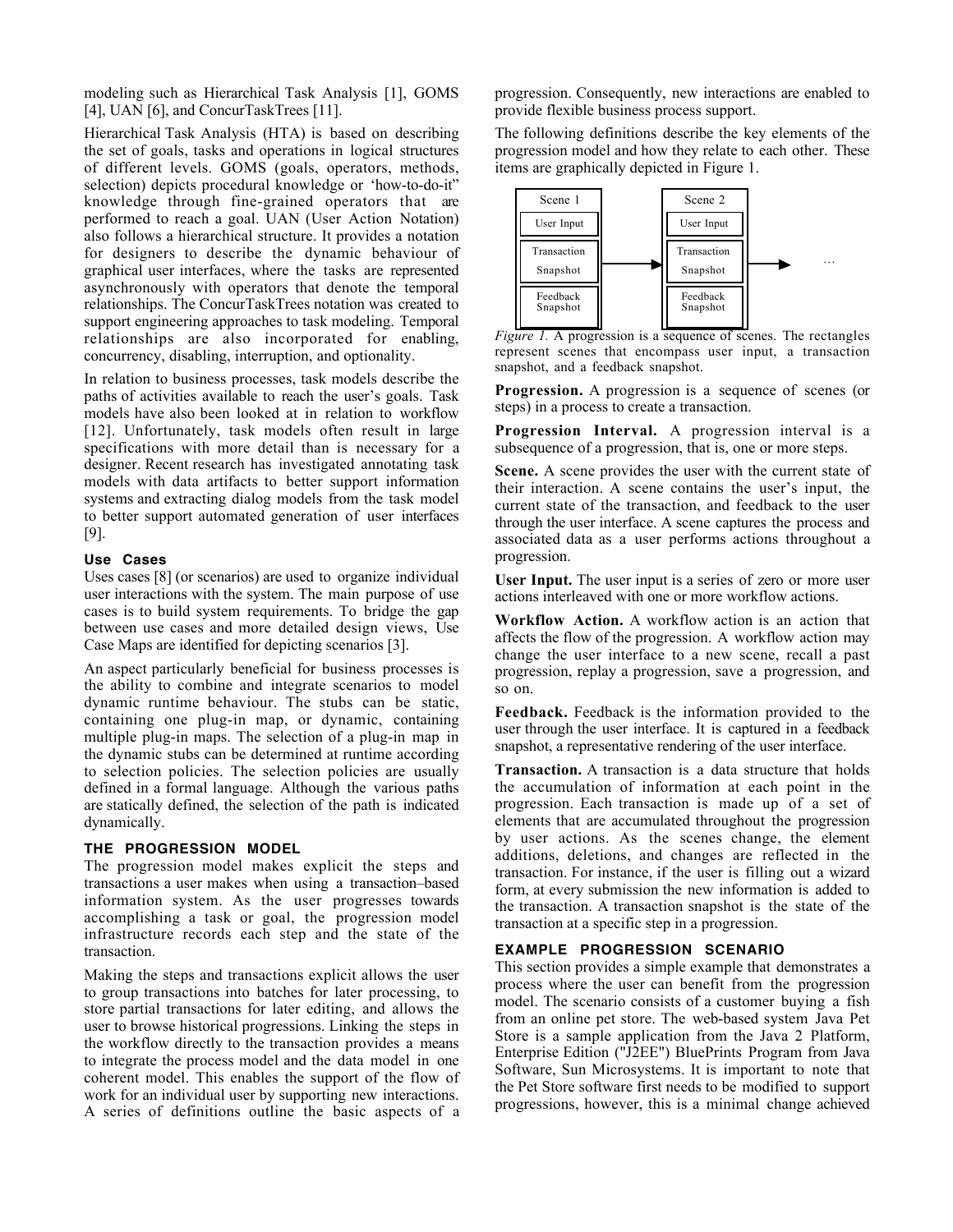by composing the progression mechanism with the application.

# **Pet Store Example**

The scenario is described in a series of steps as follows. Figure 2 depicts a progression interval of steps 4 and 5 with the user input, transaction, and the feedback snapshot.

- 1 . The user enters the website where the feedback snapshot is the homepage. The elements in the transaction are initially empty.
- 2. The user selects a Fish pet.
- 3. The user chooses an Angelfish product.
- 4. The user decides on the Small Angelfish item.
- 5. The user selects the "Add to Cart" button.
- 6 . The user edits the quantity text box of the Small Angelfish to 6 and selects "Update Cart."
- 7. The user continues to the checkout by selecting the "Checkout" button.

The interface to the user appears the same as the regular online pet store, with the exception of the additional transaction snapshot being displayed. As the user performs their regular web browsing actions, they are provided with the transaction information concurrently.

As the user steps through a purchase transaction, a number of benefits result from using progressions. Some of the benefits are more apparent or have higher returns in more complex examples. However, for the simplicity of this paper, this example provides initial insight.

# **Transaction Review and Edit**

The collected transaction data is available for review by the user in the form of a transaction snapshot. Any information editable by the user is displayed. For example, the initial quantity has a default value of 1 provided by the system; however, it is included in the transaction as the user can change the quantity.

# **Progression History**

The user can use the progression history to change previous decisions. For example, the user may decide just before they are about to "check out" that instead of the Small Angelfish, they prefer the Large Angelfish. They can easily undo the actions and move back to an earlier point in the progression history.

Additionally, users can utilize the replay features to assist their shopping. For instance, infrequent users of certain progressions may desire to see what they bought and how they shopped the last time they made an order. The replay feature would allow them to view the path they previously took and the information that resulted from it. Alternatively, the user may wish to directly submit the same order they used in a previous shopping experience.

shop.

If a user must leave their shopping session prior to completing the transaction they can save their position within the progression, as well as the accumulated information, including the history and transaction, to return to at a later time.

```
<progression name="buyFish" time="8:50">
…
   <scene name="selectItem" time="9:05">
     <userInput>
      <userAction> … </userAction> …
       <workflowAction value="selectItem">
      <item>SmallAngelfish</item></workflowAction>
     </userInput>
     <transaction>
       <category value="Fish" />
       <product value="Angelfish" />
       <item value="Small Angelfish" />
     </transaction> …
     <feedback>
                Small Angelfish
                             List Price: $16.50
                             Your Price: $10.00
                              dd to Cart
   </feedback>
  </scene>
   <scene name="addToCart" time="9:07">
     <userInput>
       <userAction> … </userAction> …
       <workflowAction value="addToCart" />
     </userInput>
     <transaction>
                    Buy Fish Progression
            CATEGORY Fish
            PRODUCT Angelfish
            ITEM Small Angelfish
            OUANTITY
     </transaction>
     <feedback>
            Shopping Cart
            Small Angelfish
                              Remove
                                           @$16.50
            Update Cart
                                          $16.50
                                      Total:
                                         Check Out
   </feedback>
   </scene>
…
</progression>
Figure 1. Pet Store Progression Interval. The progression
interval represents two scenes depicting the information
recorded from the user input along with the resulting output
in a markup language.Multiple Progressions
The user may record a number of progressions. In our
example, providing the shopper with the ability to manage
multiple progressions allows the shopper to comparison
```
Managing batches of progressions is useful if a user decided they wanted to submit a number of progressions at one time. For instance, the user may play out a number of different scenarios without officially checking out of the store. However, at a later point in time, she could decide that she wanted to follow through with three of the saved progressions. She could simply select the progressions and

indicate that all should be checked out.